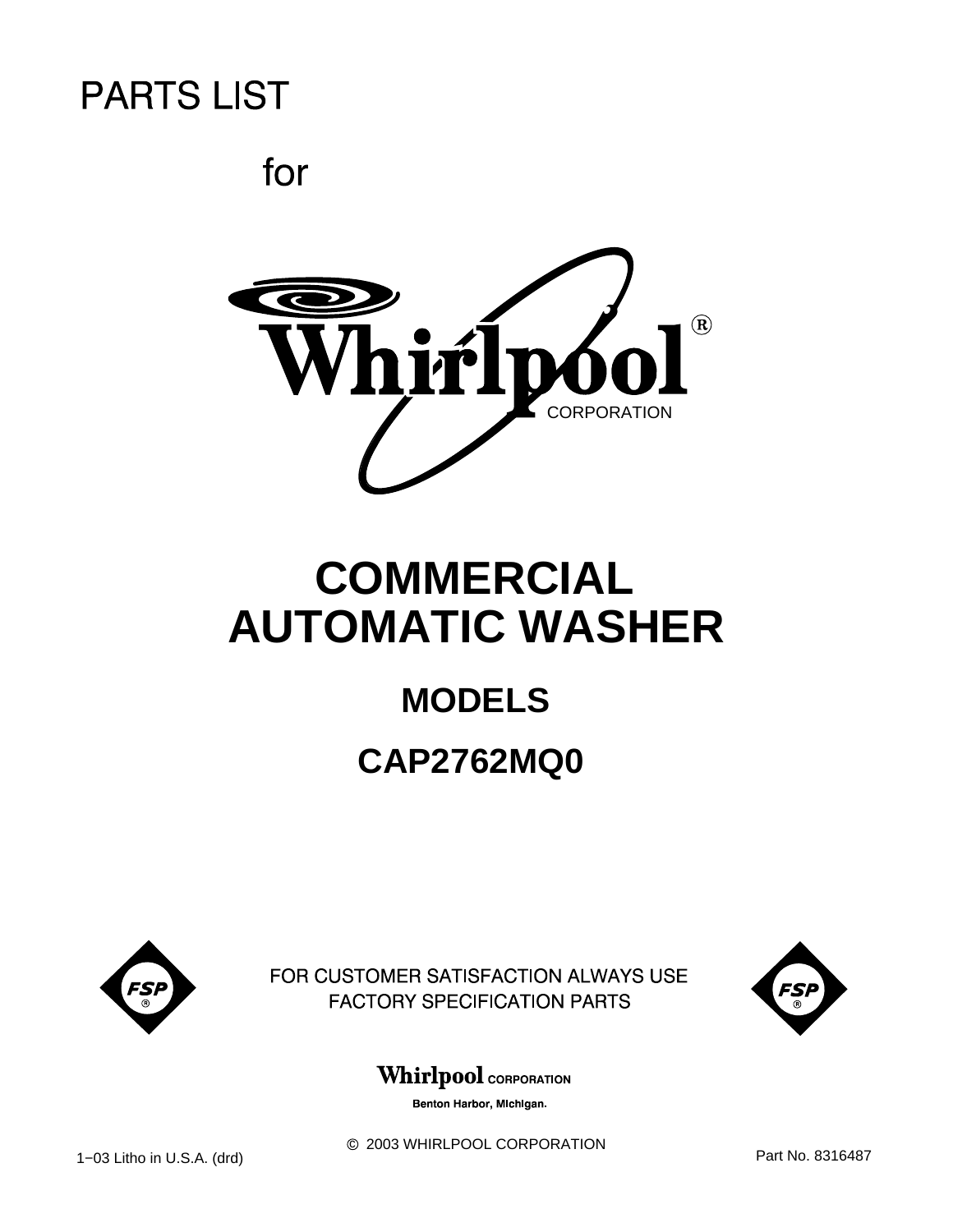

FOR ORDERING INFORMATION REFER TO PARTS PRICE LIST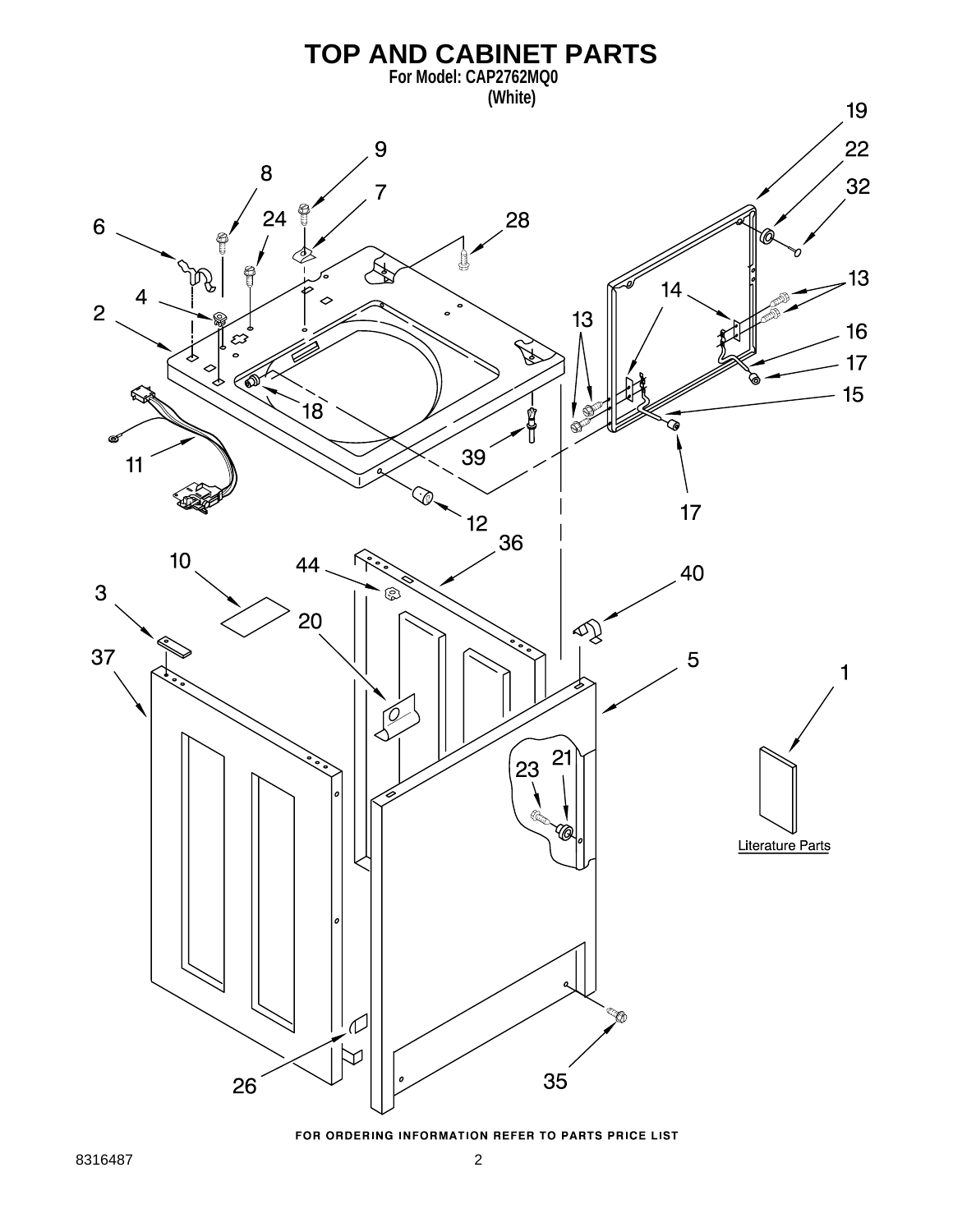## **TOP AND CABINET PARTS**

**For Model: CAP2762MQ0**

**(White)**

| Illus.<br>No.              | Part<br>No.                                     | <b>DESCRIPTION</b>                                                                                |
|----------------------------|-------------------------------------------------|---------------------------------------------------------------------------------------------------|
| 1                          | LIT8524739                                      | Literature Parts<br>Installation                                                                  |
|                            | LIT8315961<br>LIT8316463<br>LIT8315968          | Instructions<br>Wiring Diagram<br><b>Tech Sheet</b><br>Instructions,                              |
|                            | LIT8316487                                      | Coin Slide<br>Repair Parts List                                                                   |
| $\frac{2}{3}$              | 8524688<br>3353950                              | Top<br>Spacer, Cabinet To<br>Top(4)                                                               |
| 4<br>5<br>6                | 358473<br>3358500<br>62780                      | Nut, Push-In (2)<br>Panel, Front<br>Clip, Top & Cabinet<br>& Rear Panel (2)                       |
| 7<br>8                     | 3355753<br>3400611                              | Clip, Ground<br>Screw & Washer,<br>Lid Switch (2)                                                 |
| 9<br>10                    | 3393918<br>3953152                              | Screw, Ground<br>Shield,<br>Pressure Switch                                                       |
| 11<br>12<br>13             | 8054980<br>387371<br>355274                     | Switch, Lid<br>Plug Lock<br>Screw, Lid Hinge<br>Mounting (4)                                      |
| 14<br>15<br>16<br>17<br>18 | 21097<br>8524784<br>54583<br>19119<br>21258     | Pad, Lid Hinge (2)<br>Hinge, Lid (L.H.)<br>Hinge, Lid (R.H.)<br>Bumper, Lid Hinge<br>Bearing, Lid |
| 19<br>20                   | 8316257<br>3353948                              | Hinge (2)<br>Lid<br>Bracket, Lock                                                                 |
| 21<br>22<br>23<br>24       | 63554<br>3353812<br>356908<br>718258<br>3351614 | Rivet (2)<br>Locator (4)<br>Bumper, Lid (2)<br>Screw (4)<br>Screw, 10-24 x 3/8                    |
| 26<br>28<br>32<br>35       | 98234<br>3353993<br>356907<br>3393258           | Clip, Ground (2)<br>Screw (2)<br>Rivet, Plastic (2)<br>Screw, Panel                               |
| 36                         | 3353708                                         | Mtg. (2)<br>Panel,<br>Right Hand                                                                  |
| 37                         | 3353714                                         | Panel,<br>Left Hand                                                                               |
| 39<br>40<br>44             | 3353949<br>18776<br>90406                       | Pin, Locator (2)<br>Lock (2)<br>Cage Nut                                                          |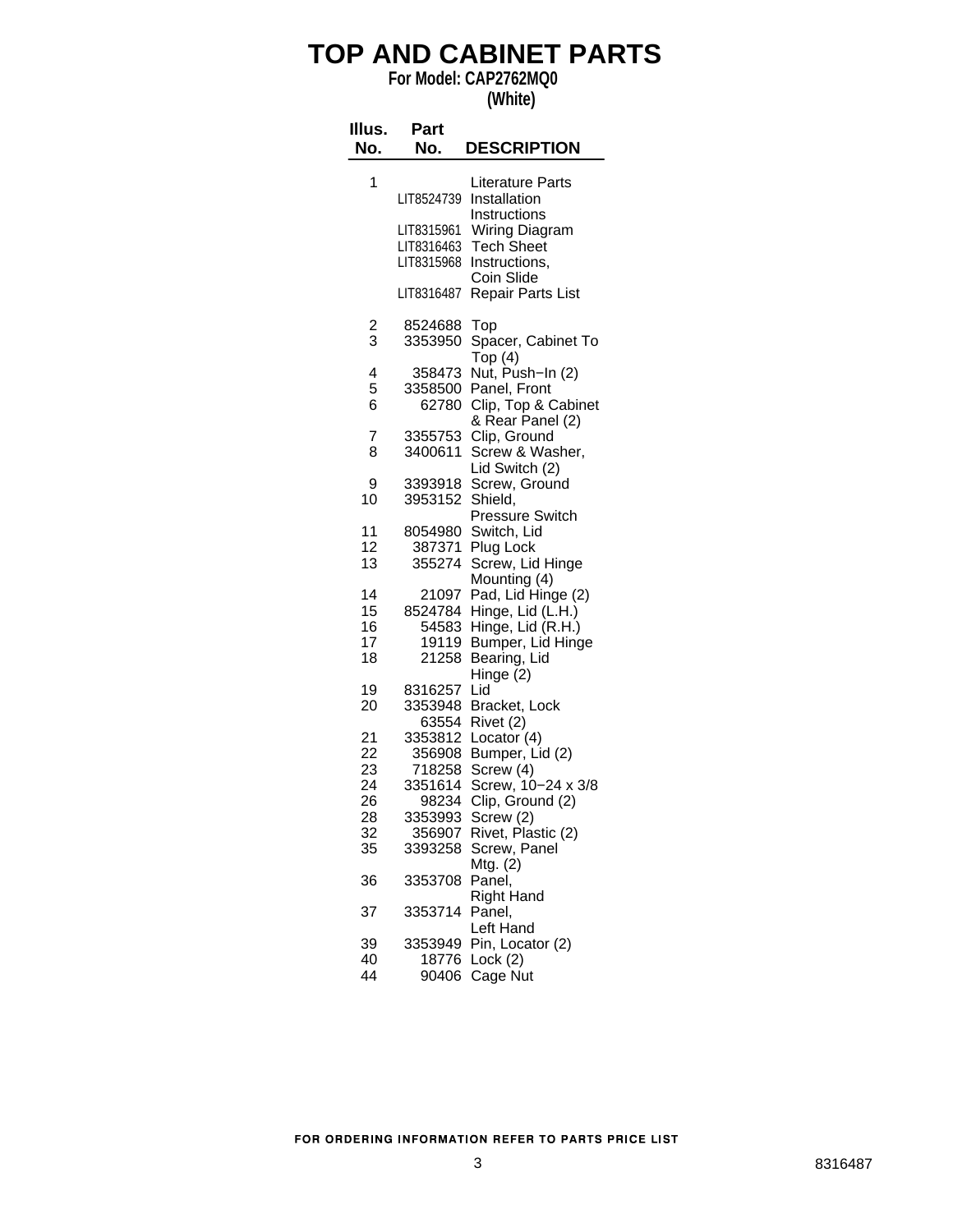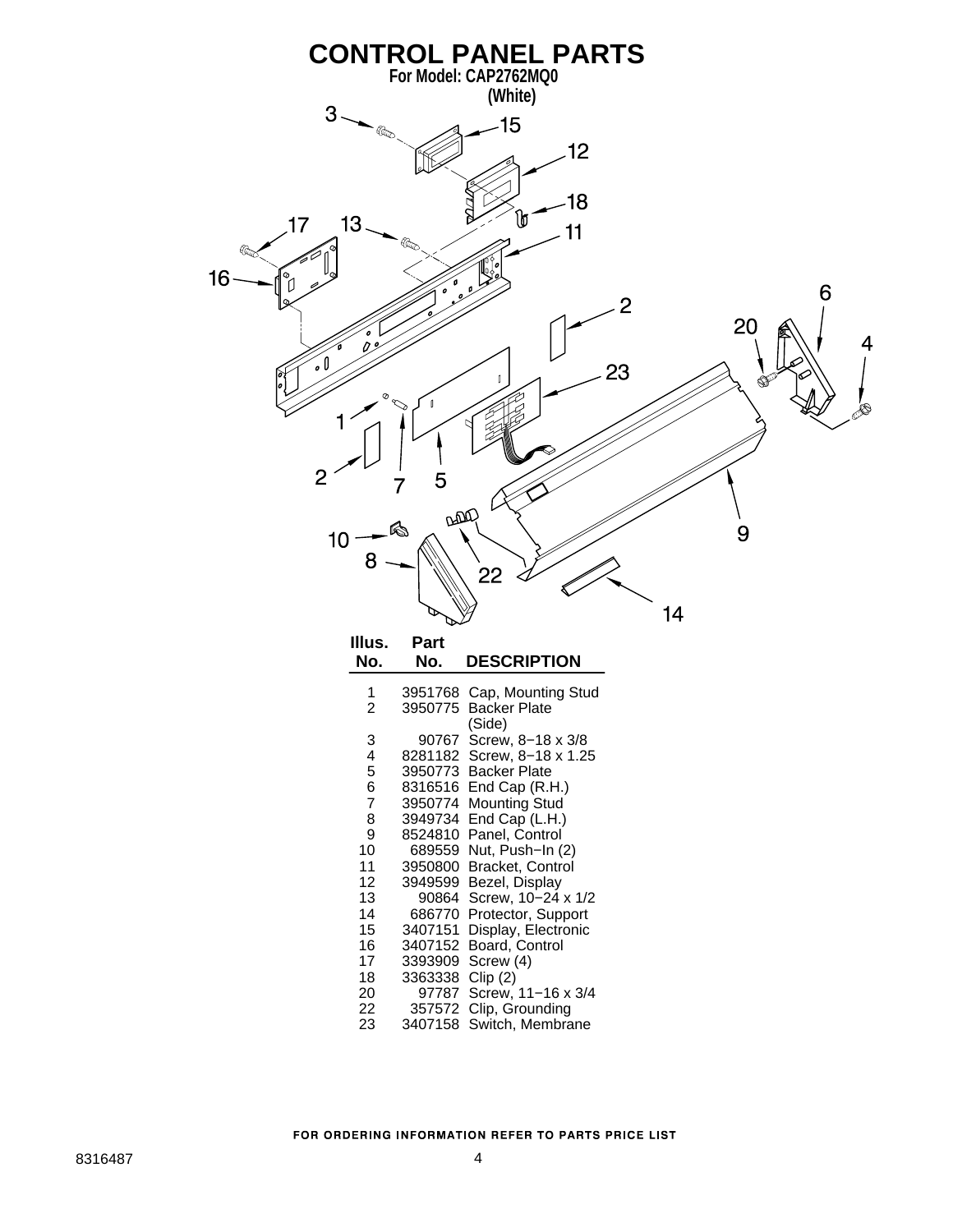| <b>METER CASE PARTS</b> |                       |                |                          |                                                                       |                                                                                        |  |  |
|-------------------------|-----------------------|----------------|--------------------------|-----------------------------------------------------------------------|----------------------------------------------------------------------------------------|--|--|
|                         | For Model: CAP2762MQ0 | (White)        | Illus.<br>No.            | Part<br>No.                                                           | <b>DESCRIPTION</b>                                                                     |  |  |
| 26<br>27                |                       |                | 1<br>$\sqrt{2}$<br>3     | 339805 Screw,                                                         | 3406994 Meter Case<br>385421 Funnel, Coin<br>10-32 x 3/16                              |  |  |
| 8                       |                       |                | 4<br>5                   |                                                                       | 90406 Nut, Cage<br>3954761 Plate, Adapter<br>(Includes $#2$ )                          |  |  |
| 4                       |                       | 31             | 6                        |                                                                       | <b>Bolt</b><br>3353994 5/16 - 18 X 2 1/2<br>3349065 $5/16 - 24 \times 1$               |  |  |
|                         |                       |                | 7<br>8                   | 3400029 Nut                                                           | 3351136 Door, Service                                                                  |  |  |
|                         |                       |                | $\boldsymbol{9}$<br>10   | 3400900 Washer                                                        | 3954812 Cushion, Case                                                                  |  |  |
| 11                      |                       |                | 11                       |                                                                       | 340025 Wire, Ground                                                                    |  |  |
|                         |                       |                | 13<br>16                 |                                                                       | 3353813 Plate, Mounting<br>98445 Screw, 10-16 x 3/4                                    |  |  |
|                         |                       |                | 17<br>18                 |                                                                       | 3347825 Plate, Mounting<br>3402784 Switch, Service                                     |  |  |
| 1                       | 3                     |                |                          |                                                                       | Diagnostic                                                                             |  |  |
| 9                       | 18<br>7               | 28             |                          |                                                                       | Coin Mechanism Parts May Be<br>Ordered From Whirlpool (*)<br>Or Vendor(s) Listed Below |  |  |
|                         | ∛∫<br>⊗<br>5          | 30<br>25       | 23                       |                                                                       | Key, Money Box<br>(Specify Vendor<br>Of Money Box                                      |  |  |
| כו<br>10                | 6                     |                | 24                       |                                                                       | When Ordering)<br>*8316525 Money Box With<br>Key                                       |  |  |
|                         |                       | 29             | 25                       |                                                                       | *8316520 Coin Chute<br>*8316264 Insert, Blank<br>*8316265 Insert, 25¢                  |  |  |
|                         |                       | $\overline{2}$ | 26<br>27                 |                                                                       | Key, Service Door<br>*8316526 Security Lock &<br>Cam Assembly                          |  |  |
|                         |                       | 24             | 28                       |                                                                       | *8318517 Bolt, Slide<br>Mechanism                                                      |  |  |
|                         |                       | 23             | 29<br>30<br>31           |                                                                       | *8316522 Extension<br>*3400086 Screw, 10-32 x 3/8<br>*8316524 Kit, Decal               |  |  |
|                         |                       |                |                          | <b>♦ GREENWALD</b><br>212 Middlesex Ave.<br>Chester, CT<br>06412-1254 |                                                                                        |  |  |
|                         |                       |                |                          | 1-800-221-0982                                                        |                                                                                        |  |  |
|                         |                       |                |                          |                                                                       | sales @greenwaldindustries.com                                                         |  |  |
| 17<br>13<br>ļ           |                       |                | $\triangle$ ESD<br>19034 | 270 New Jersey Dr.<br>Fort Washington, PA                             |                                                                                        |  |  |
|                         |                       |                |                          | 1-800-523-1510                                                        |                                                                                        |  |  |
| 16                      |                       |                |                          | info@esdcoin.com                                                      |                                                                                        |  |  |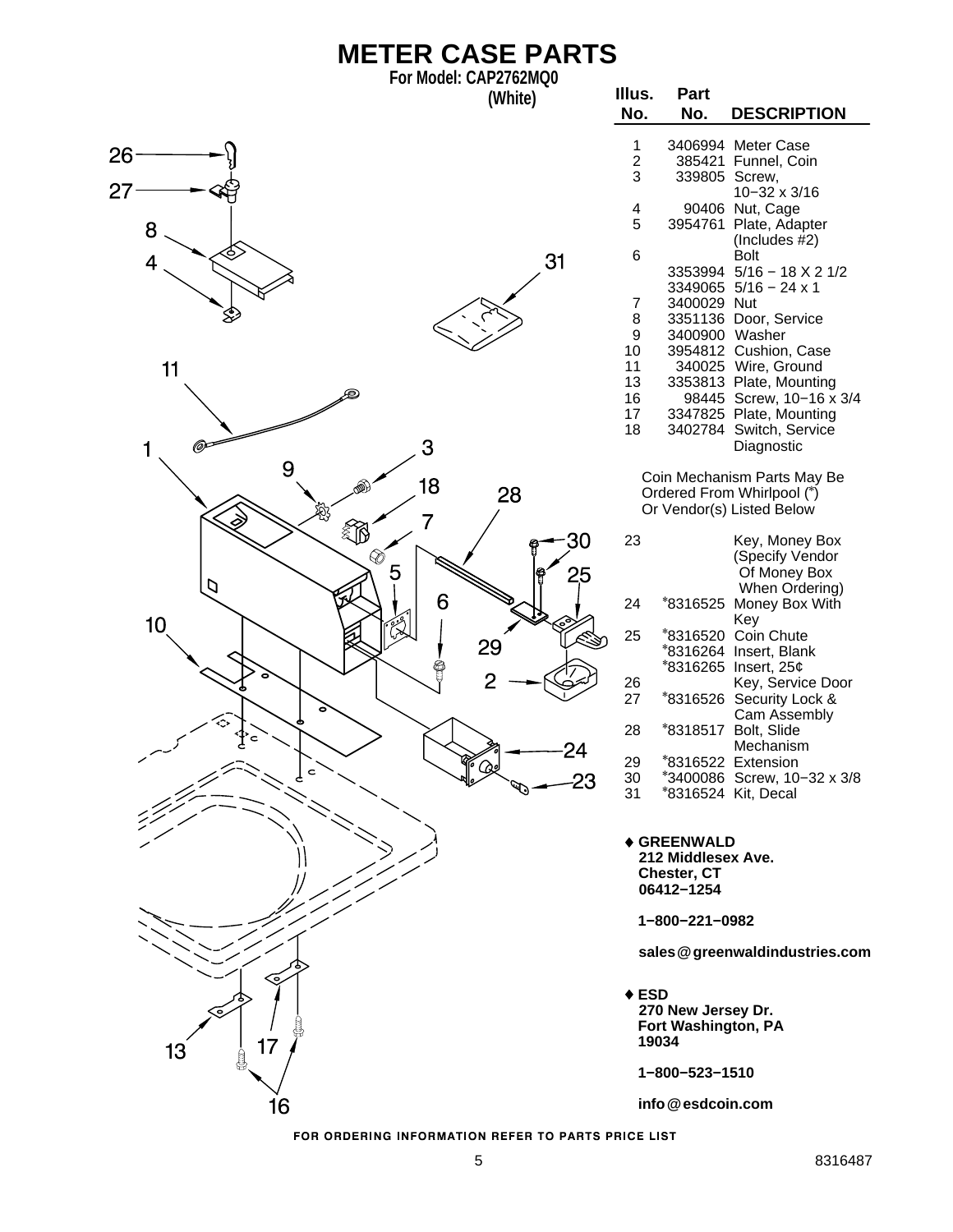

FOR ORDERING INFORMATION REFER TO PARTS PRICE LIST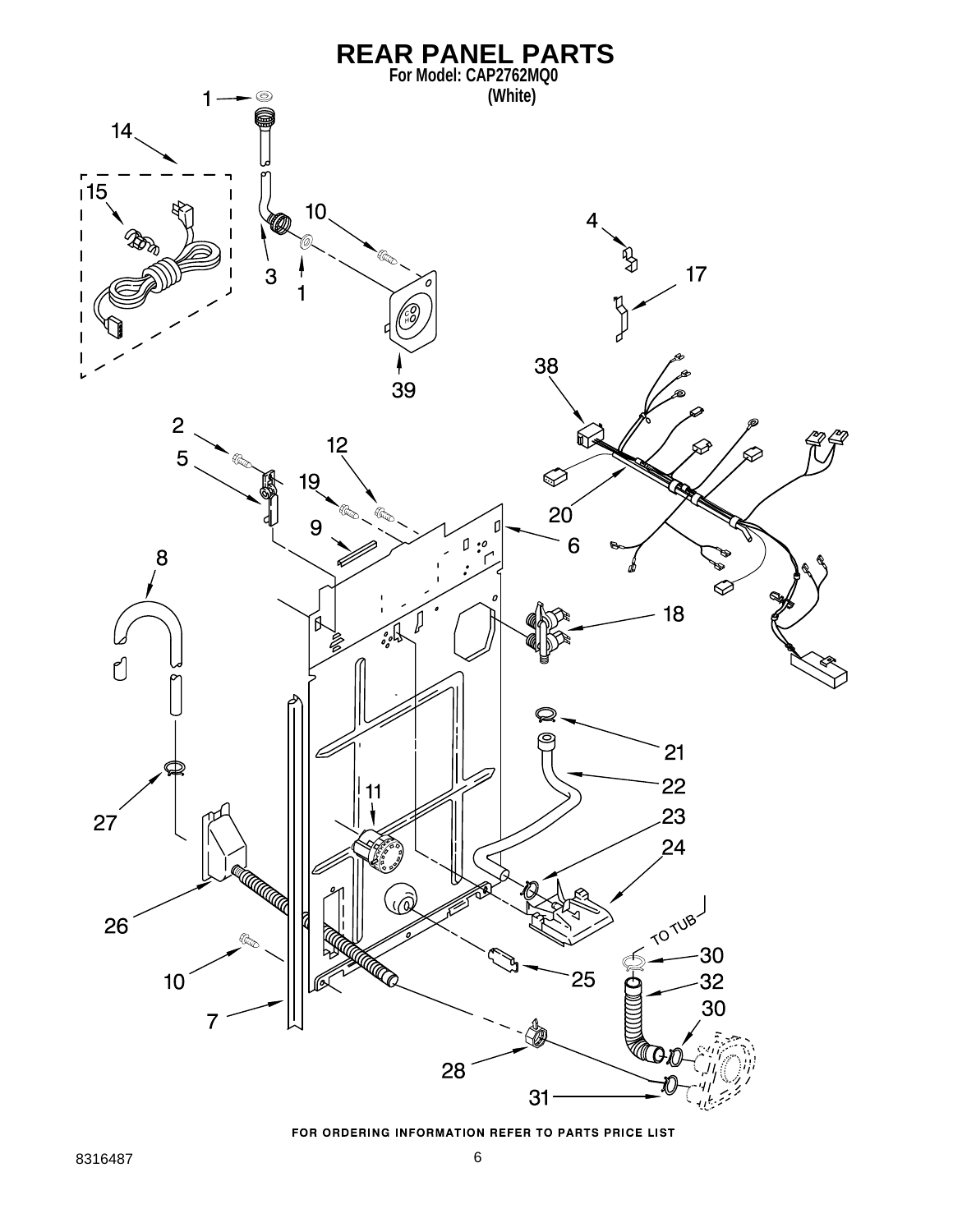# **REAR PANEL PARTS**

**For Model: CAP2762MQ0**

| (White) |
|---------|
|---------|

| Illus.<br>No.                    | Part<br>No.                                                            | <b>DESCRIPTION</b>                                                                                                                        |
|----------------------------------|------------------------------------------------------------------------|-------------------------------------------------------------------------------------------------------------------------------------------|
| 1                                | 16123                                                                  | Washer, Water<br>Inlet Hose (4)                                                                                                           |
| $\frac{2}{3}$                    | 3390647                                                                | $(1 - 1/16 \times 5/8)$<br>Screw, 8-18 x 1/2<br>Hose, Water<br>Inlet (2)                                                                  |
| 4<br>5<br>6<br>7<br>8            | 3949380<br>3949381<br>8282518<br>387402<br>8312721<br>3354204<br>96743 | <b>Blue Coupler</b><br><b>Red Coupler</b><br>Clip, Harness<br>Hinge, Console (2)<br>Panel, Rear<br>Pad, Rear Panel<br>Hose, Drain<br>(4') |
|                                  | 661577<br>3357090                                                      | Hose Drain<br>(9')<br>(Not Included.)<br>Extension,<br>Drain, Hose<br>(21 Inches)<br>(Not Included)                                       |
| 9<br>10<br>11                    | 303294<br>62863<br>3952720                                             | <b>Edge Protector</b><br>Screw, 10-16 x 3/8<br>Switch,<br>Water Level                                                                     |
| 12<br>14<br>15                   | 3351614<br>3359548<br>63848                                            | Screw, 10-24 x 3/8<br>Cord, Power<br>Strain Relief,<br>Power Cord                                                                         |
| 17<br>18                         | 8054658<br>3952164                                                     | Clip, Harness<br>Valve, Water<br>Mixing                                                                                                   |
| 19<br>20                         | 9740848<br>3363655                                                     | Screw, 8-18 x 1/2<br>Hose, Pressure<br>Switch                                                                                             |
| 21<br>22                         | 370451<br>62662                                                        | Clamp, Hose<br>Hose, Vacuum<br>Break                                                                                                      |
| 23<br>24<br>25                   | 371503<br>3347034<br>63290                                             | Clamp, Hose<br>Break, Vacuum<br>Support, Rear<br>Panel                                                                                    |
| 26                               | 8317940                                                                | Drain Hose<br>Assembly                                                                                                                    |
| 27<br>28<br>30<br>31<br>32<br>38 | 3366912<br>3976395<br>3363366<br>8317496<br>3951449<br>3956212         | Clamp, Hose<br>Clamp, Hose<br>Clamp, Hose<br>Clamp, Hose<br>Hose, Pump To Tub<br>Harness, Wiring<br>(Includes #20)                        |
| 39                               | 3347682                                                                | Plate, Mixing<br>Valve                                                                                                                    |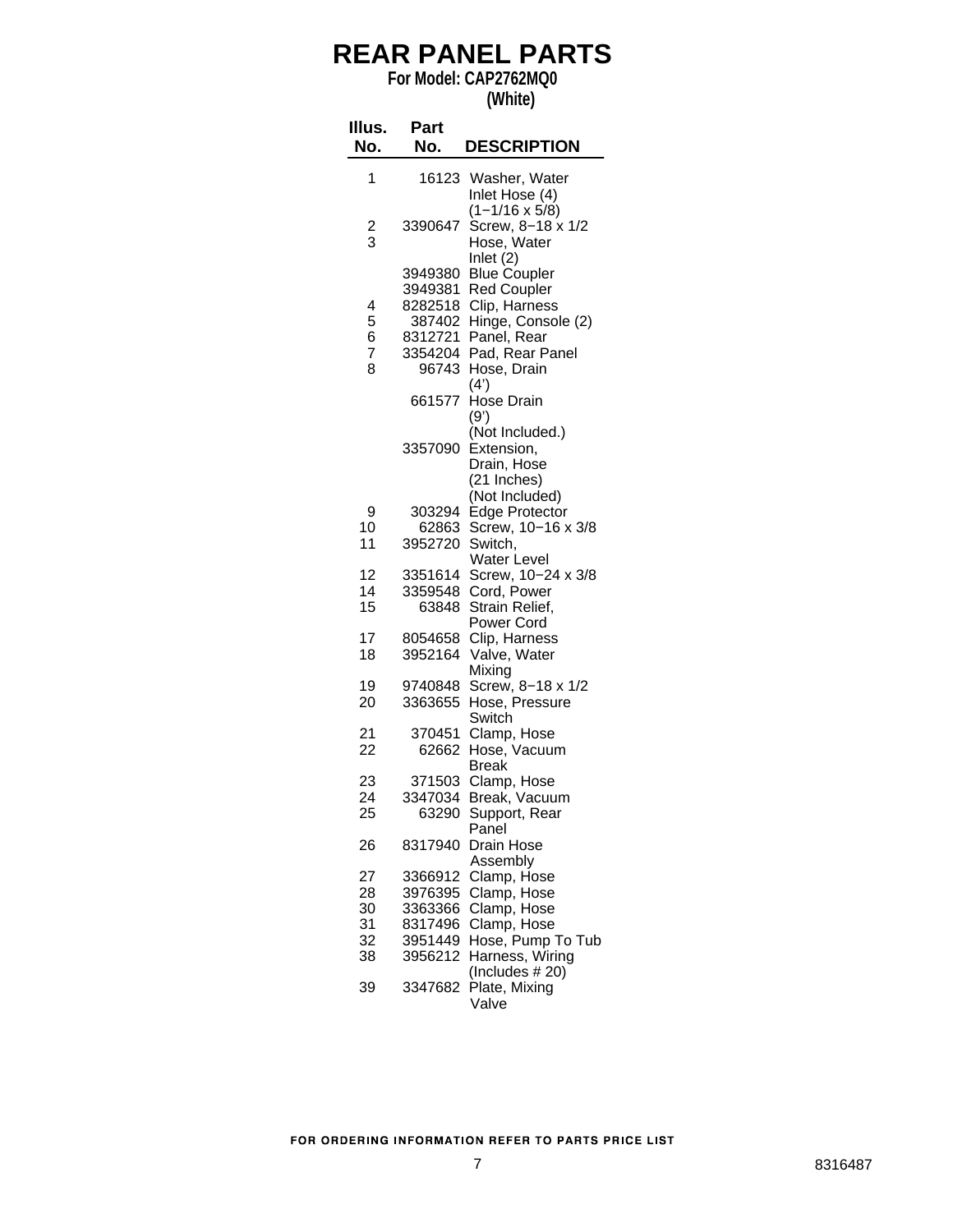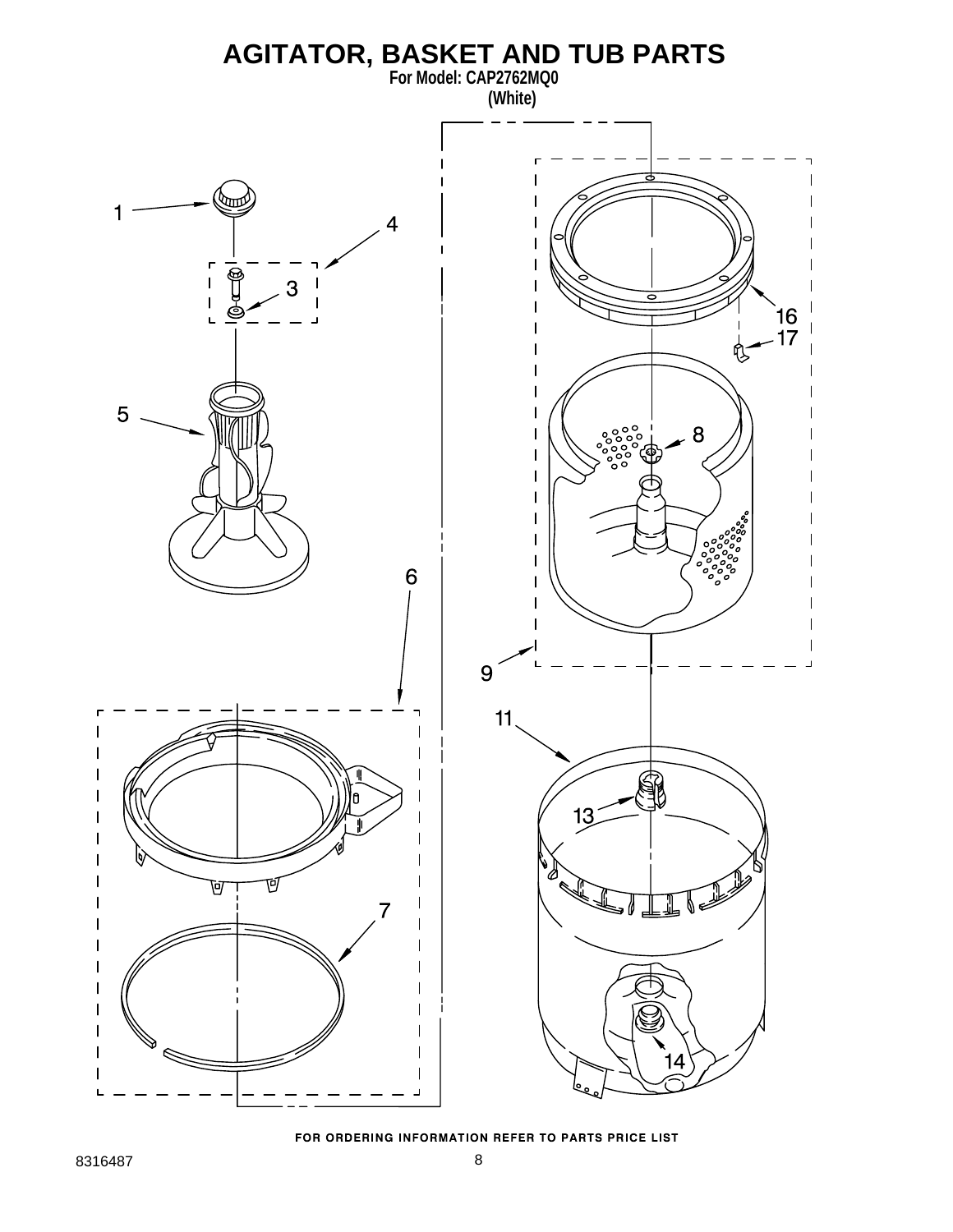### **AGITATOR, BASKET AND TUB PARTS**

**For Model: CAP2762MQ0**

#### **(White)**

| Illus.<br>No.  | Part<br>No.      | <b>DESCRIPTION</b>        |
|----------------|------------------|---------------------------|
| 1              | 3355758          | Cap, Agitator             |
| 3              | 3949550 Washer   |                           |
| 4              |                  | 358237 Screw & Washer     |
|                |                  | $(5/16 - 24 \times 1)$    |
| 5              | 3350151 Agitator |                           |
| 6              |                  | 3360611 Tub Ring          |
| $\overline{7}$ |                  | 3359586 Gasket, Tub Ring  |
| 8              |                  | 21366 Nut, Spanner        |
| 9              | 8271650          | Basket and                |
|                |                  | Balance Ring              |
| 11             | 63125 Tub        |                           |
| 13             |                  | 389140 Block, Drive       |
| 14             |                  | 383727 Gasket, Centerpost |
| 16             | 387868           | <b>Balance Ring</b>       |
|                |                  | (Incl. Item 17)           |
| 17             | 8519815          | Clip, Balance             |
|                |                  | Ring(8)                   |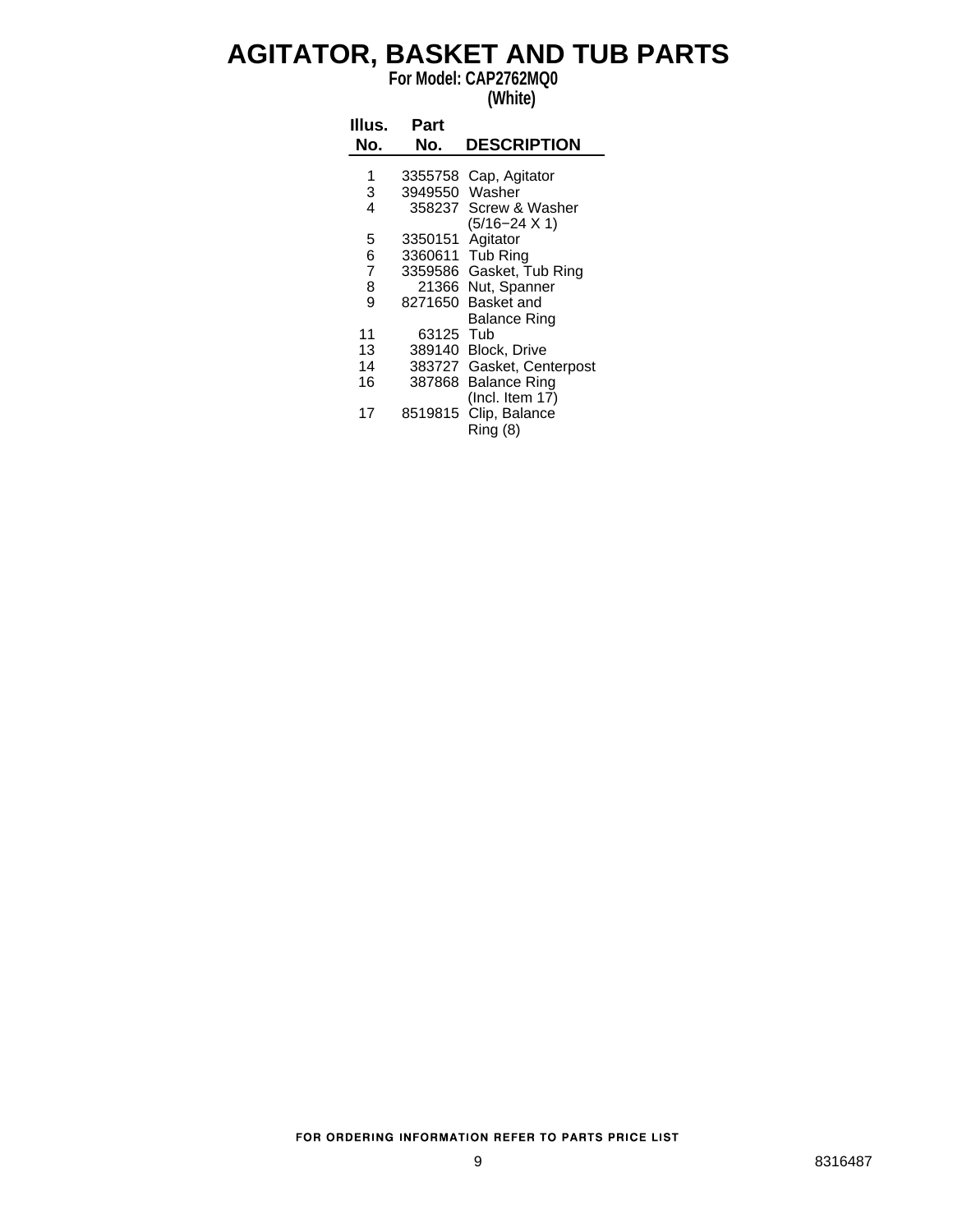# **BRAKE, CLUTCH, GEARCASE, MOTOR AND PUMP PARTS**

**For Model: CAP2762MQ0**



FOR ORDERING INFORMATION REFER TO PARTS PRICE LIST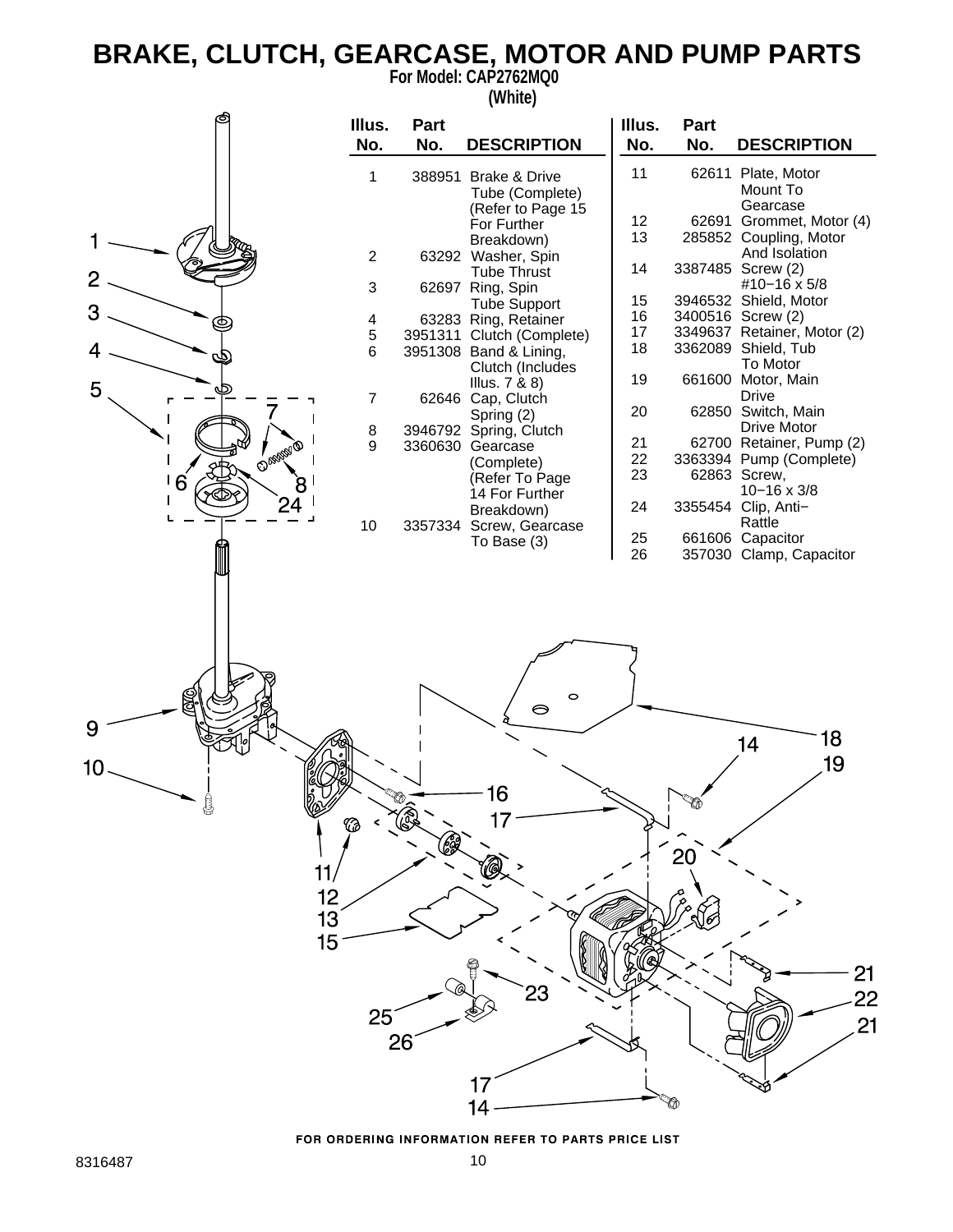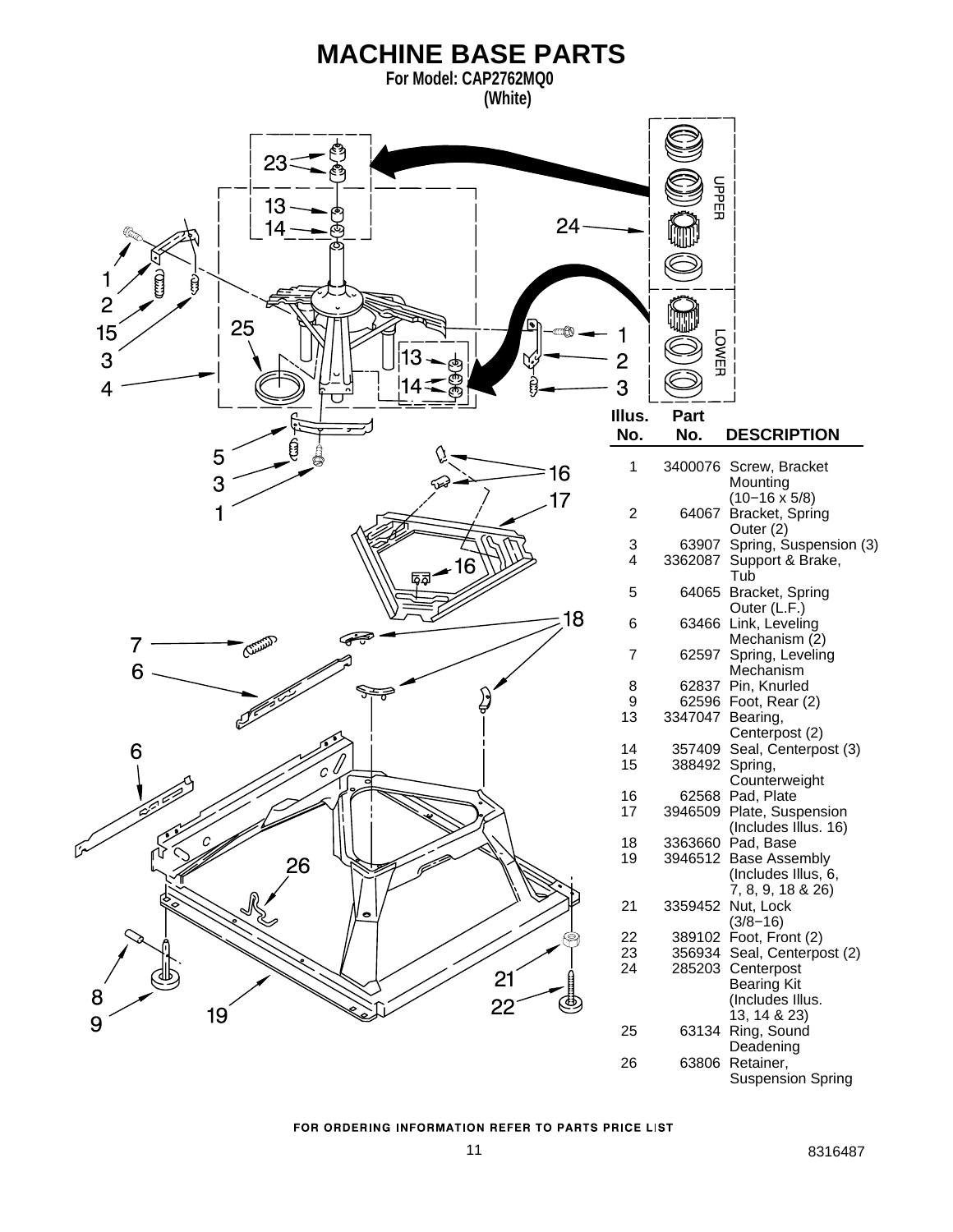

WH2G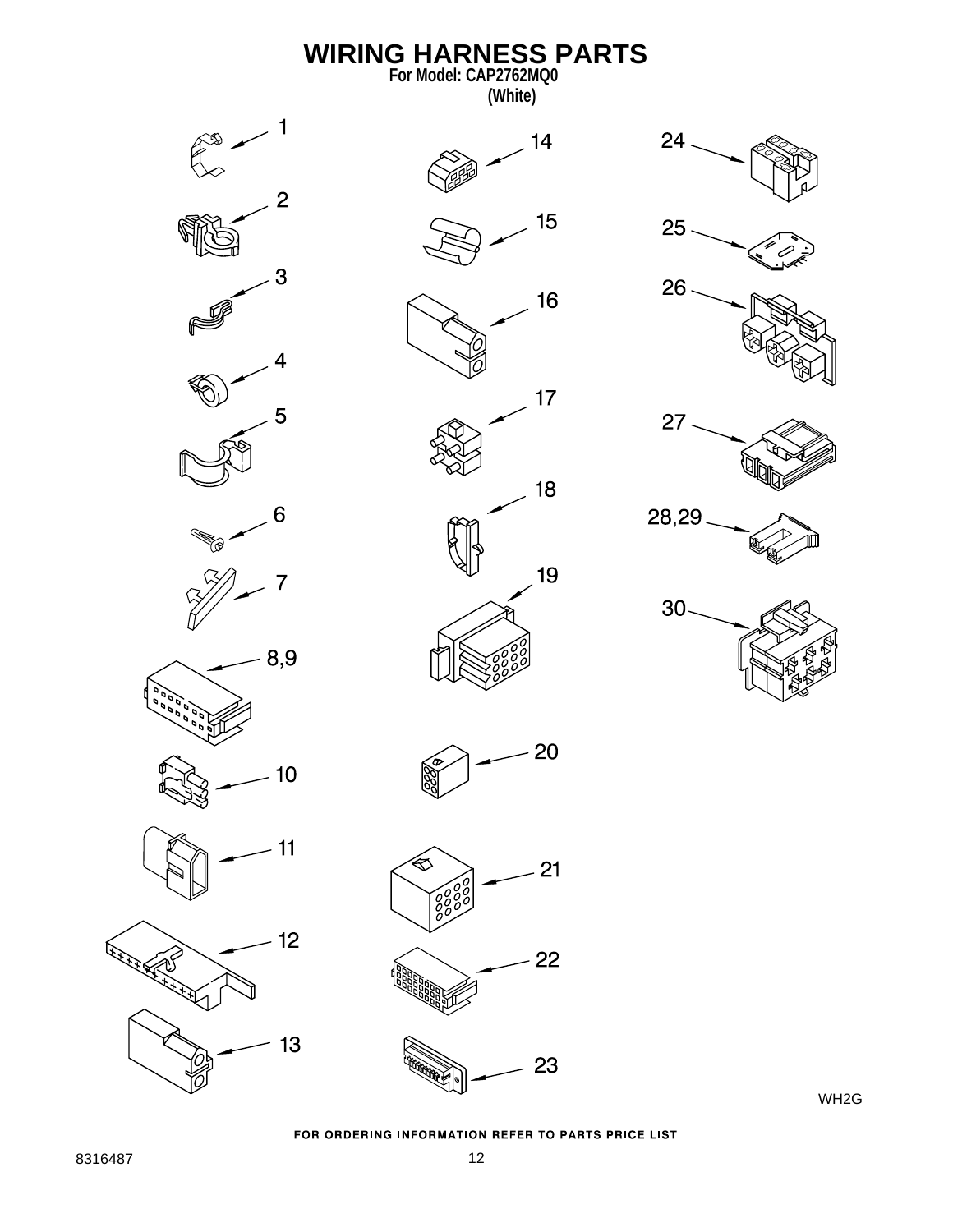#### **WIRING HARNESS PARTS For Model: CAP2762MQ0 (White)**

| Illus.         | Part    |                       | Illus. | Part    |                           | Illus. | Part    |                         |
|----------------|---------|-----------------------|--------|---------|---------------------------|--------|---------|-------------------------|
| No.            | No.     | <b>DESCRIPTION</b>    | No.    | No.     | <b>DESCRIPTION</b>        | No.    | No.     | <b>DESCRIPTION</b>      |
|                |         |                       |        |         |                           |        |         |                         |
| 1              |         | 3349557 Clip, Harness | 13     |         | 3348075 Block, Disconnect | 23     |         | 3349494 Connector, Etc  |
| $\frac{2}{3}$  |         | 388498 Clip, Harness  |        |         | (Motor 3 Speed)           | 24     | 60687   | Connector, Relay        |
|                |         | 3347812 Clip, Harness |        |         | (Use Term. 94613          |        |         | (Use Term.308569)       |
| 4              | 3352501 | Clip, Harness         |        |         | Or 94614.)                | 25     |         | 3407125 E.T.C. Control  |
| 5<br>6         |         | 90016 Clip, Harness   | 14     | 3347243 | Block, Disconnect         | 26     | 3948617 | Connector (T.P.A.)      |
|                |         | 3390496 Clip, Harness |        |         | (Use Term. 352088)        |        |         | (3–Circuit)             |
| $\overline{7}$ |         | 389379 Retainer,      | 15     |         | 63523 Protector           |        |         | (Lid Switch)            |
|                |         | (Suds Models)         | 16     |         | 717252 Connector          |        |         | (Use Term. 3948619      |
| 8              | 352090  | Timer, Block          |        |         | $(2-Way)$                 |        |         | OR 3948620.)            |
|                |         | <b>Disconnect</b>     |        |         | (Use Term.94614)          | 27     | 3360056 | Connector (T.P.A)       |
|                |         | (White)               | 17     | 387566  | Plug, Terminal            |        |         | (3-Circuit)             |
| 9              | 352089  | Timer, Block          |        |         | $(4-Way)$                 |        |         | (Pressure Switch)       |
|                |         | <b>Disconnect</b>     |        |         | (Power Cord)              |        |         | (Use Term.3948619       |
|                |         | (Black)               |        |         | (Use M3 Screws)           |        |         | OR 3948620.)            |
| 10             |         | 62889 Receptacle,     | 18     |         | 3352944 Clip, Harness     | 28     | 3354925 | Block, Connector        |
|                |         | Terminal              | 19     |         | 3390423 Block, Disconnect |        |         | (Cold Valve)            |
|                |         | $(3-Way)$             |        |         | (12–Way)                  |        |         | (Use Term.693217)       |
|                |         | (Lid Switch)          |        |         | Timer)                    | 29     | 3354926 | <b>Block, Connector</b> |
|                |         | (Use Term.94613)      |        |         | (Use Term. 94613)         |        |         | (Hot Valve)             |
|                |         | Or 94614.)            | 20     | 3347730 | Receptacle                |        |         | (Use Term.693217)       |
| 11             |         | 353424 Plug, Terminal |        |         | (6–Way)                   | 30     | 3948615 | Connector (T.P.A.)      |
|                |         | $(3-\dot{W}ay)$       |        |         | (Use Term. 94613)         |        |         | (6–Circuit)             |
|                |         | (Power Cord)          | 21     |         | 388818 Plug, Terminal     |        |         | (Temp. Switch)          |
|                |         | (Use Term.94613)      |        |         | (12–Way)                  |        |         | (Use Term.3948619       |
| 12             | 62505   | Block, Disconnect     |        |         | (Use Term. 94613          |        |         | OR 3948620.)            |
|                |         | (Motor 2 Speed)       |        |         | Or 94614.)                |        |         |                         |
|                |         | (Use Term.352088)     | 22     | 3369366 | Timer, Block              |        |         |                         |
|                |         |                       |        |         | <b>Disconnect</b>         |        |         |                         |
|                |         |                       |        |         | (Black) (Amp)             |        |         |                         |
|                |         |                       |        |         | (Use Term.3369365)        |        |         |                         |
|                |         |                       |        |         |                           |        |         |                         |

# **FOR COMPLETE WIRING HARNESS REFER TO CONTROL AND REAR PANEL PARTS PAGE**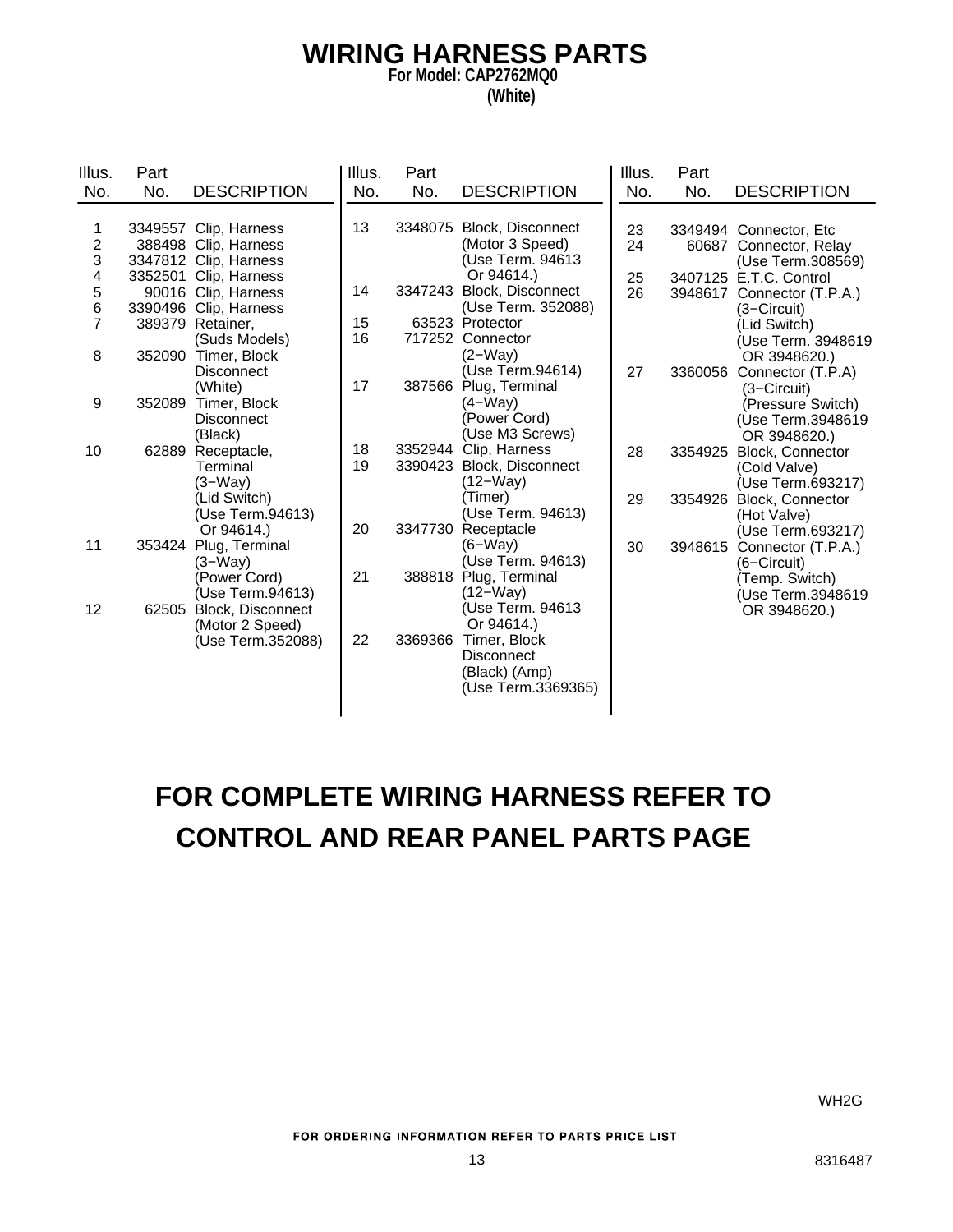

FOR ORDERING INFORMATION REFER TO PARTS PRICE LIST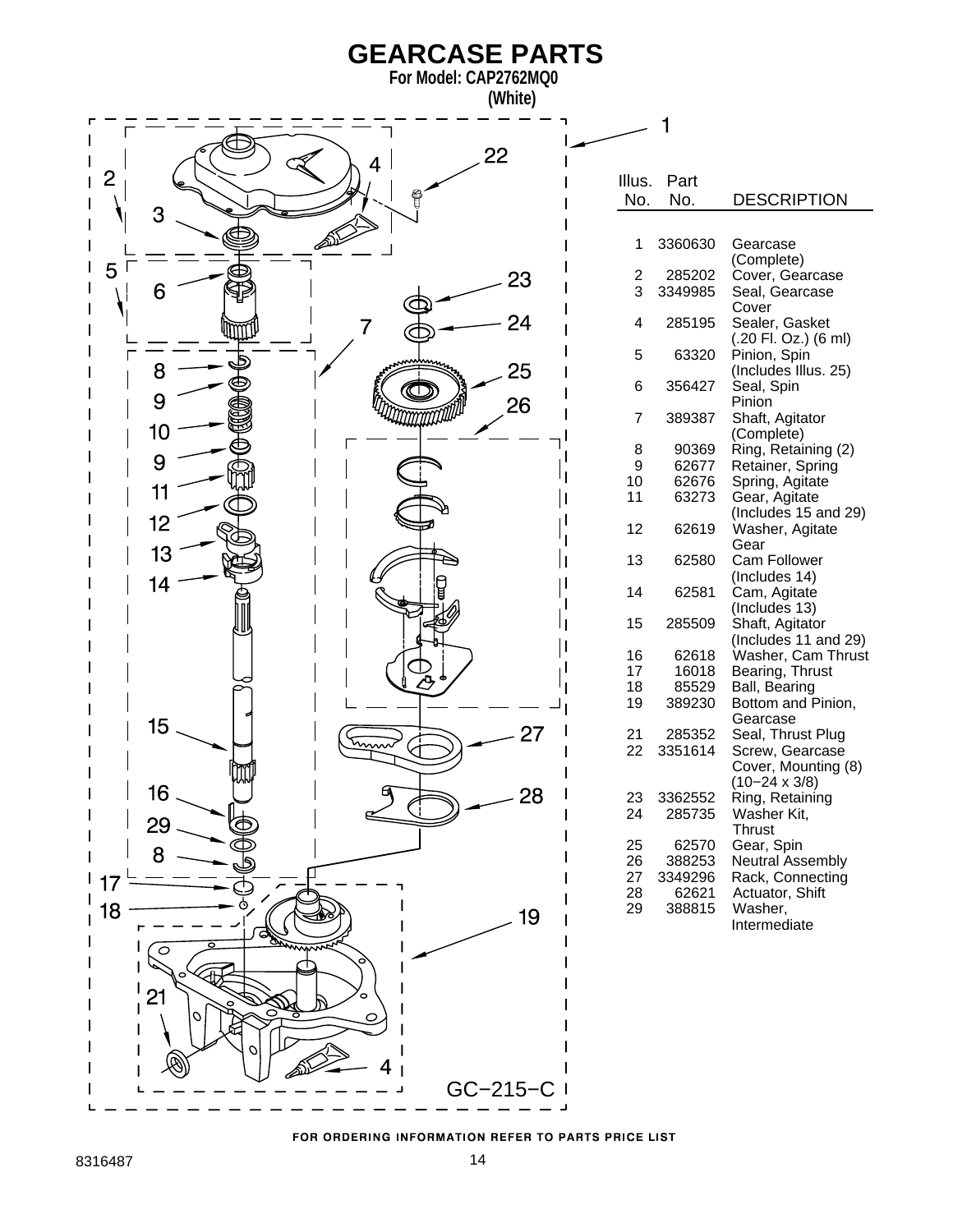# **BRAKE AND DRIVE TUBE PARTS**

**For Model: CAP2762MQ0**

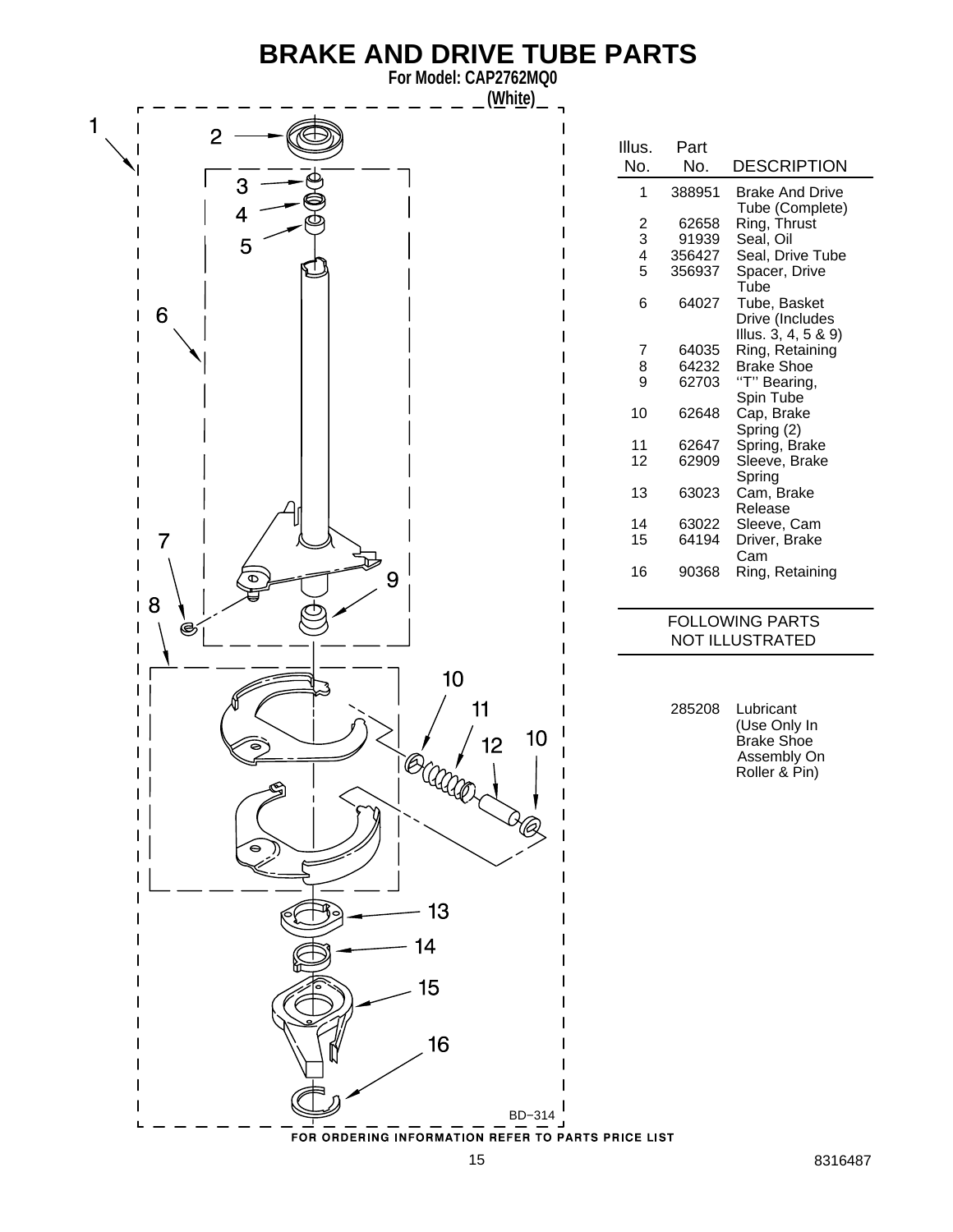

WS400

| Illus.<br>No. | Part<br>No.     | <b>DESCRIPTION</b>                                                        |
|---------------|-----------------|---------------------------------------------------------------------------|
| 1             | 285442          | Connector Kit,<br>Plastic Drain<br>Hose                                   |
| 2             | 285321          | Sleeve Kit,<br>(Contains 2<br>Sleeves)                                    |
| 3             | 370447          | Clamp, Hose                                                               |
| 4             | 16272           | Connector,<br>Straight                                                    |
| 5             | 285320          | Siphon Break<br>Kit                                                       |
| 6<br>7        | 65349<br>367031 | (Not Included)<br>Clamp, Hose<br><b>Drain Protector</b><br>(Not Included) |